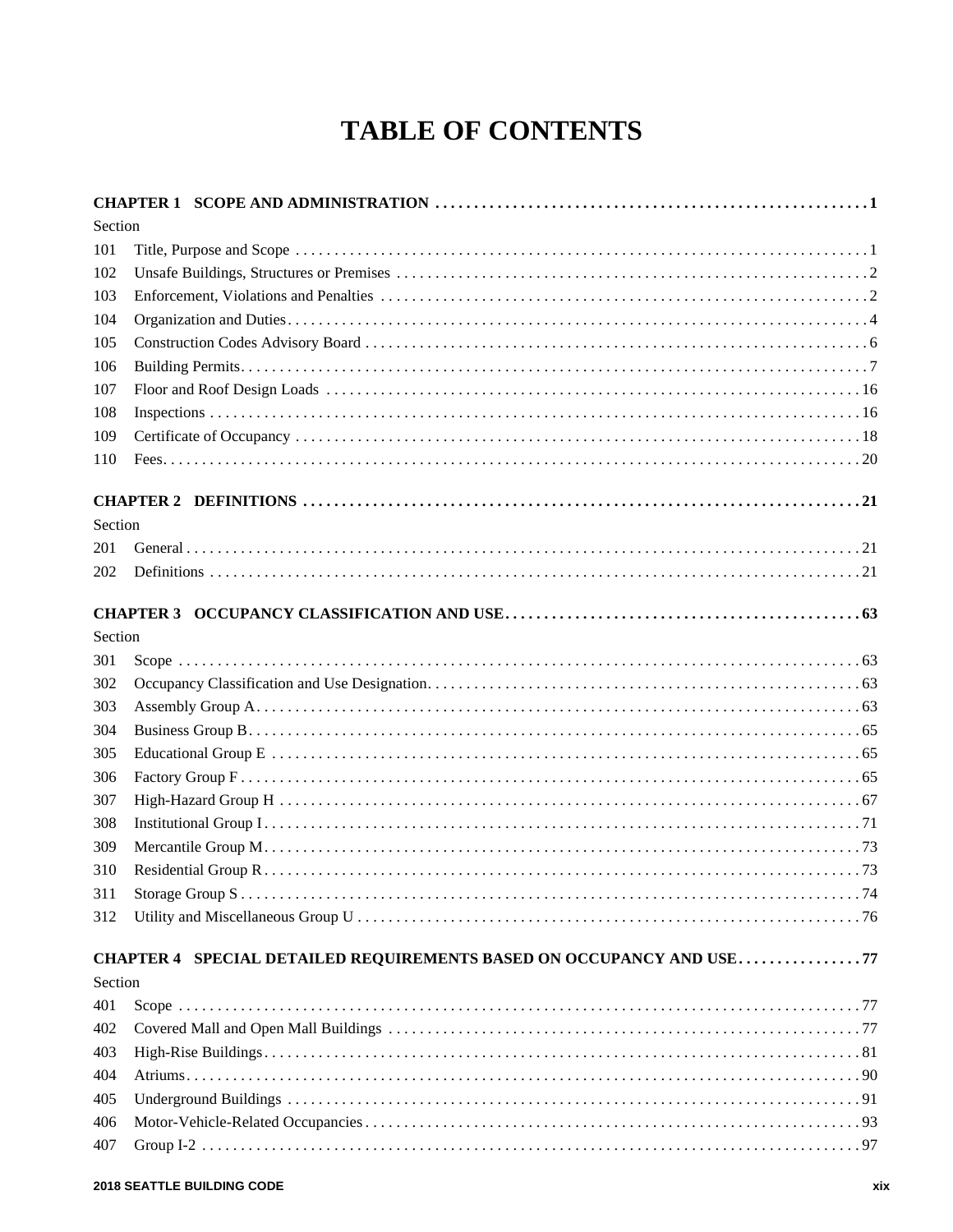| 408        |  |  |
|------------|--|--|
| 409        |  |  |
| 410        |  |  |
| 411        |  |  |
| 412        |  |  |
| 413        |  |  |
| 414        |  |  |
| 415        |  |  |
| 416        |  |  |
| 417        |  |  |
| 418        |  |  |
| 419        |  |  |
| 420        |  |  |
| 421        |  |  |
| 422        |  |  |
| 423        |  |  |
| 424        |  |  |
| 425        |  |  |
| 426        |  |  |
| 427        |  |  |
| 428        |  |  |
| 429        |  |  |
| 430        |  |  |
|            |  |  |
| Section    |  |  |
| 501        |  |  |
|            |  |  |
| 502<br>503 |  |  |
|            |  |  |
| 504        |  |  |
| 505        |  |  |
| 506<br>507 |  |  |
| 508        |  |  |
|            |  |  |
| 509        |  |  |
| 510        |  |  |
|            |  |  |
| Section    |  |  |
| 601        |  |  |
| 602        |  |  |
| 603        |  |  |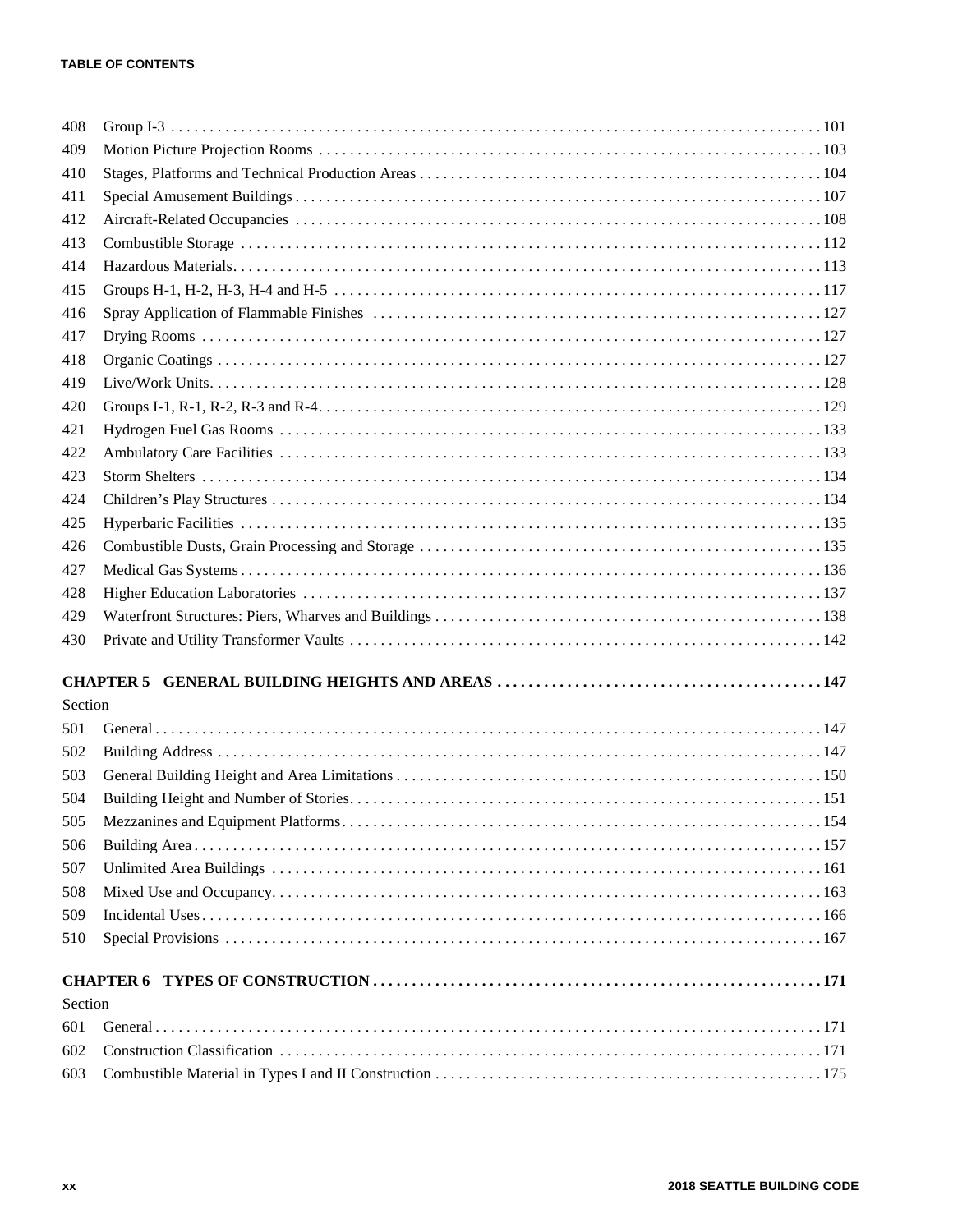| Section |  |
|---------|--|
| 701     |  |
| 702     |  |
| 703     |  |
| 704     |  |
| 705     |  |
| 706     |  |
| 707     |  |
| 708     |  |
| 709     |  |
| 710     |  |
| 711     |  |
| 712     |  |
| 713     |  |
| 714     |  |
| 715     |  |
| 716     |  |
| 717     |  |
| 718     |  |
| 719     |  |
| 720     |  |
| 721     |  |
| 722     |  |
|         |  |
| Section |  |
|         |  |
| 801     |  |
| 802     |  |
| 803     |  |
| 804     |  |
| 805     |  |
| 806     |  |
| 807     |  |
| 808     |  |
|         |  |
| Section |  |
| 901     |  |
| 902     |  |
| 903     |  |
| 904     |  |
| 905     |  |
| 906     |  |
| 907     |  |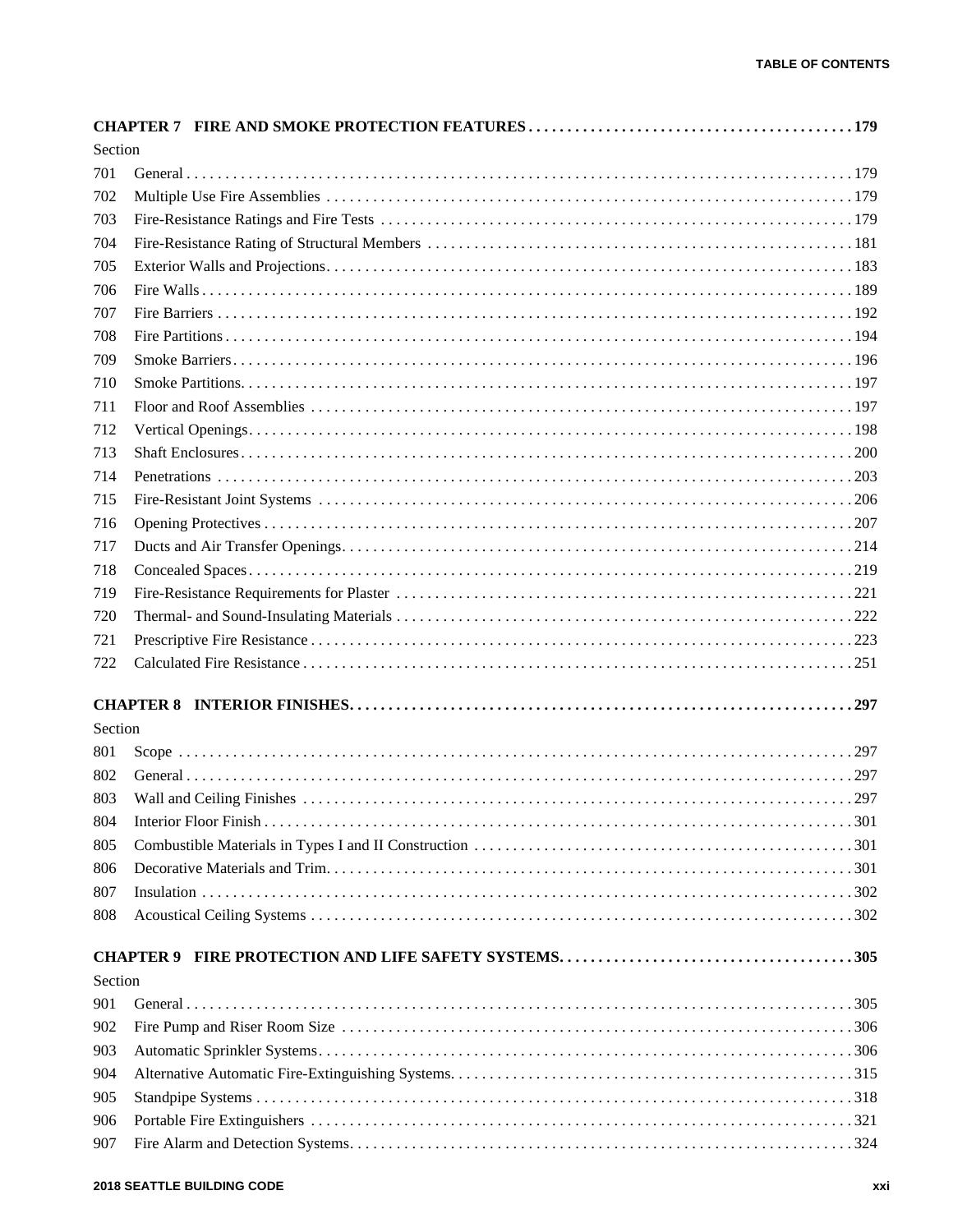| 908     |  |
|---------|--|
| 909     |  |
| 910     |  |
| 911     |  |
| 912     |  |
| 913     |  |
| 914     |  |
| 915     |  |
| 916     |  |
| 917     |  |
| 918     |  |
|         |  |
|         |  |
| Section |  |
|         |  |
|         |  |
|         |  |
|         |  |
|         |  |
|         |  |
|         |  |
|         |  |
|         |  |
|         |  |
|         |  |
|         |  |
|         |  |
|         |  |
|         |  |
|         |  |
|         |  |
|         |  |
|         |  |
|         |  |
|         |  |
|         |  |
|         |  |
|         |  |
|         |  |
|         |  |
|         |  |
|         |  |
|         |  |
|         |  |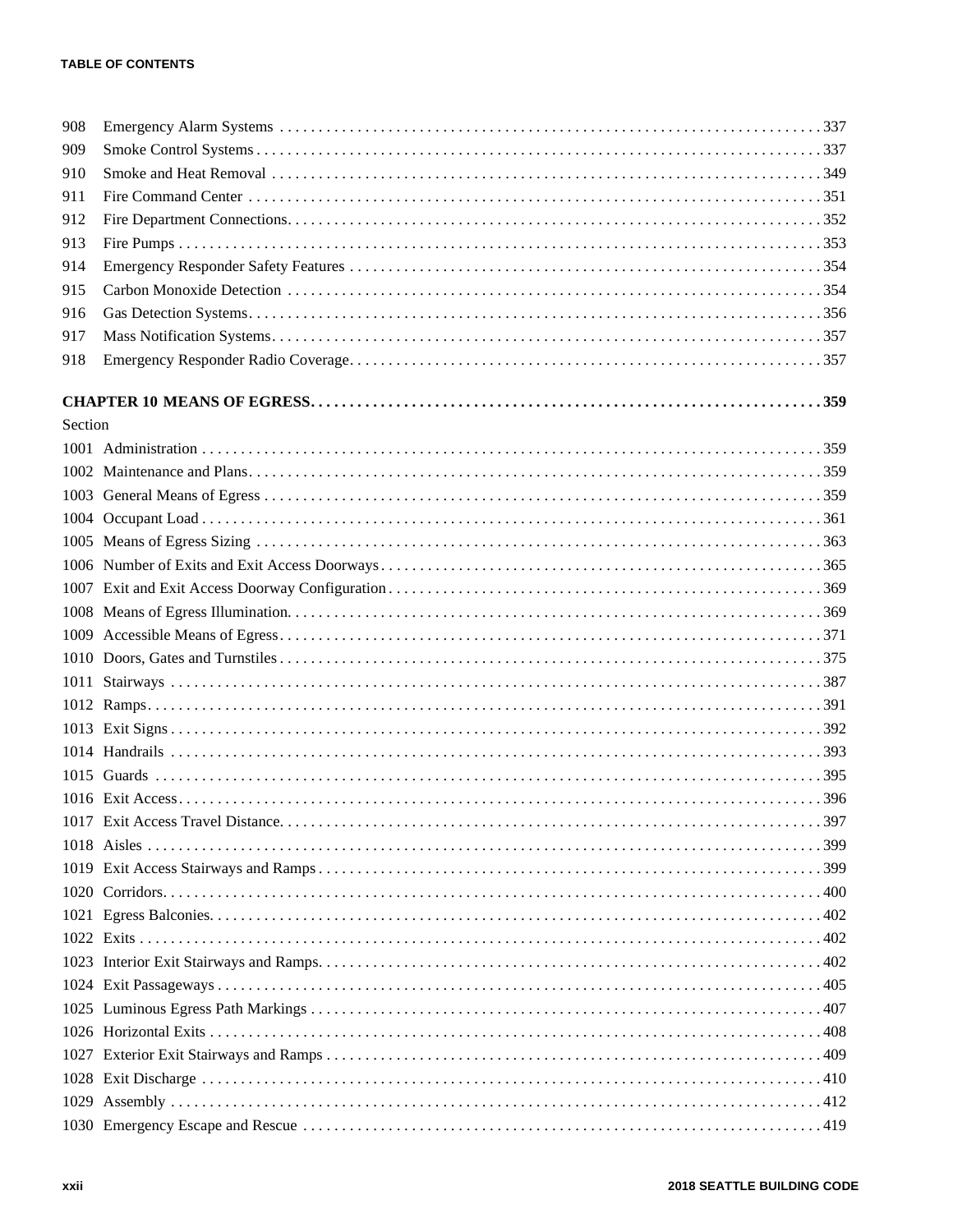| Section |                                      |     |
|---------|--------------------------------------|-----|
|         |                                      |     |
|         |                                      |     |
|         |                                      |     |
|         |                                      |     |
|         |                                      |     |
|         |                                      |     |
|         |                                      |     |
|         |                                      |     |
|         |                                      |     |
|         |                                      |     |
|         |                                      |     |
|         |                                      |     |
|         |                                      |     |
|         |                                      |     |
|         |                                      |     |
|         |                                      |     |
| Section |                                      |     |
|         |                                      |     |
|         |                                      |     |
|         |                                      |     |
|         |                                      |     |
|         |                                      |     |
|         |                                      |     |
|         |                                      |     |
|         |                                      |     |
|         |                                      |     |
|         |                                      |     |
|         | <b>CHAPTER 13 ENERGY EFFICIENCY </b> | 457 |
| Section |                                      |     |
|         |                                      |     |
|         |                                      |     |
| Section |                                      |     |
|         |                                      |     |
|         |                                      |     |
|         |                                      |     |
|         |                                      |     |
|         |                                      |     |
|         |                                      |     |
|         |                                      |     |
|         |                                      |     |
|         |                                      |     |
|         |                                      |     |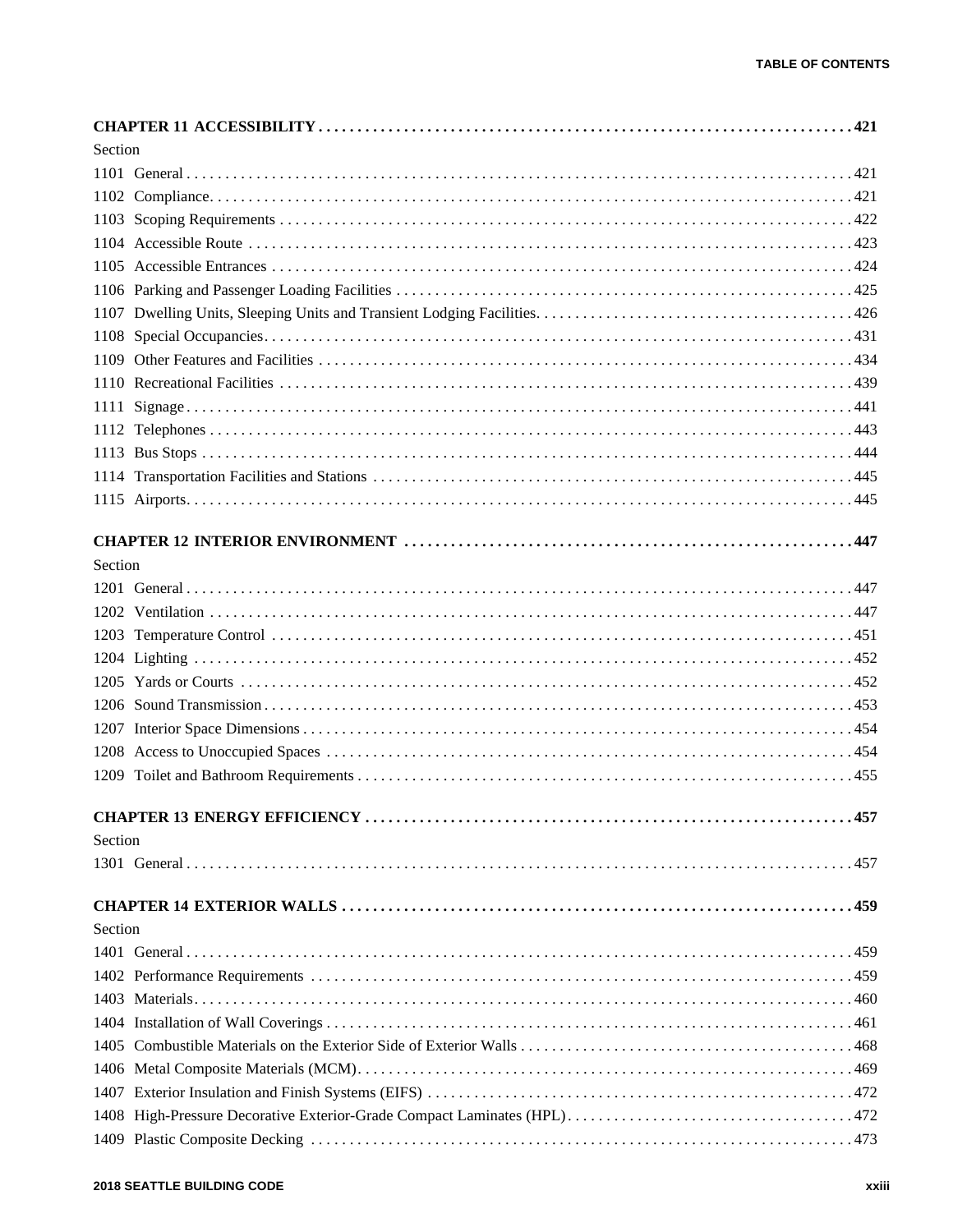|         | Section |  |  |
|---------|---------|--|--|
|         |         |  |  |
|         |         |  |  |
|         |         |  |  |
|         |         |  |  |
|         |         |  |  |
|         |         |  |  |
|         |         |  |  |
|         |         |  |  |
|         |         |  |  |
|         |         |  |  |
|         |         |  |  |
|         |         |  |  |
|         |         |  |  |
| Section |         |  |  |
|         |         |  |  |
|         |         |  |  |
|         |         |  |  |
|         |         |  |  |
|         |         |  |  |
|         |         |  |  |
|         |         |  |  |
|         |         |  |  |
|         |         |  |  |
|         |         |  |  |
|         |         |  |  |
|         |         |  |  |
|         |         |  |  |
|         |         |  |  |
|         |         |  |  |
|         |         |  |  |
|         |         |  |  |
| Section |         |  |  |
|         |         |  |  |
|         |         |  |  |
|         |         |  |  |
|         |         |  |  |
|         |         |  |  |
|         |         |  |  |
|         |         |  |  |
|         |         |  |  |
|         |         |  |  |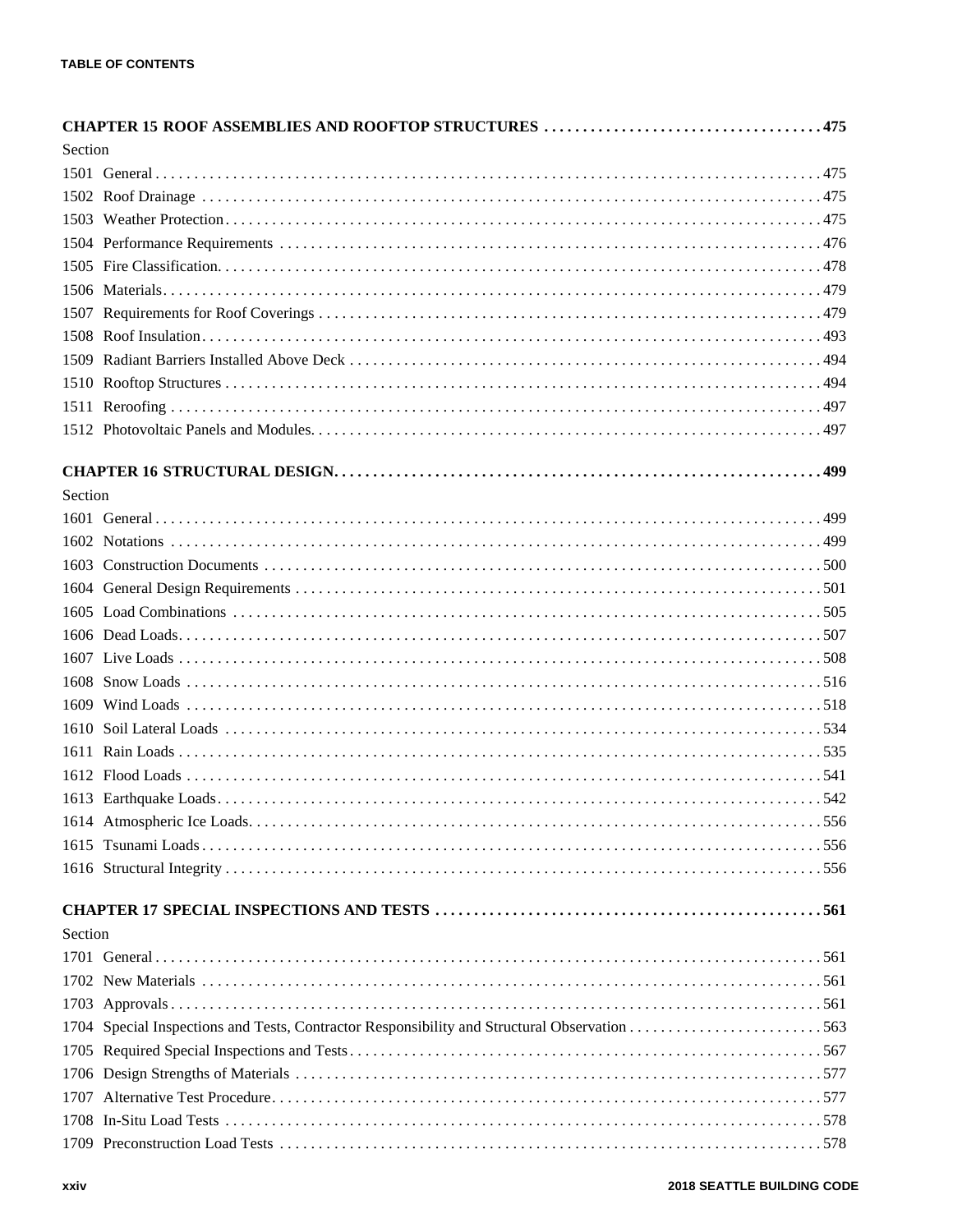| Section |  |
|---------|--|
|         |  |
|         |  |
|         |  |
|         |  |
|         |  |
|         |  |
|         |  |
|         |  |
| 1809    |  |
|         |  |
|         |  |
|         |  |
| Section |  |
|         |  |
|         |  |
|         |  |
|         |  |
|         |  |
|         |  |
|         |  |
|         |  |
|         |  |
| Section |  |
|         |  |
|         |  |
|         |  |
| Section |  |
|         |  |
|         |  |
|         |  |
|         |  |
|         |  |
|         |  |
|         |  |
|         |  |
|         |  |
|         |  |
|         |  |
|         |  |
|         |  |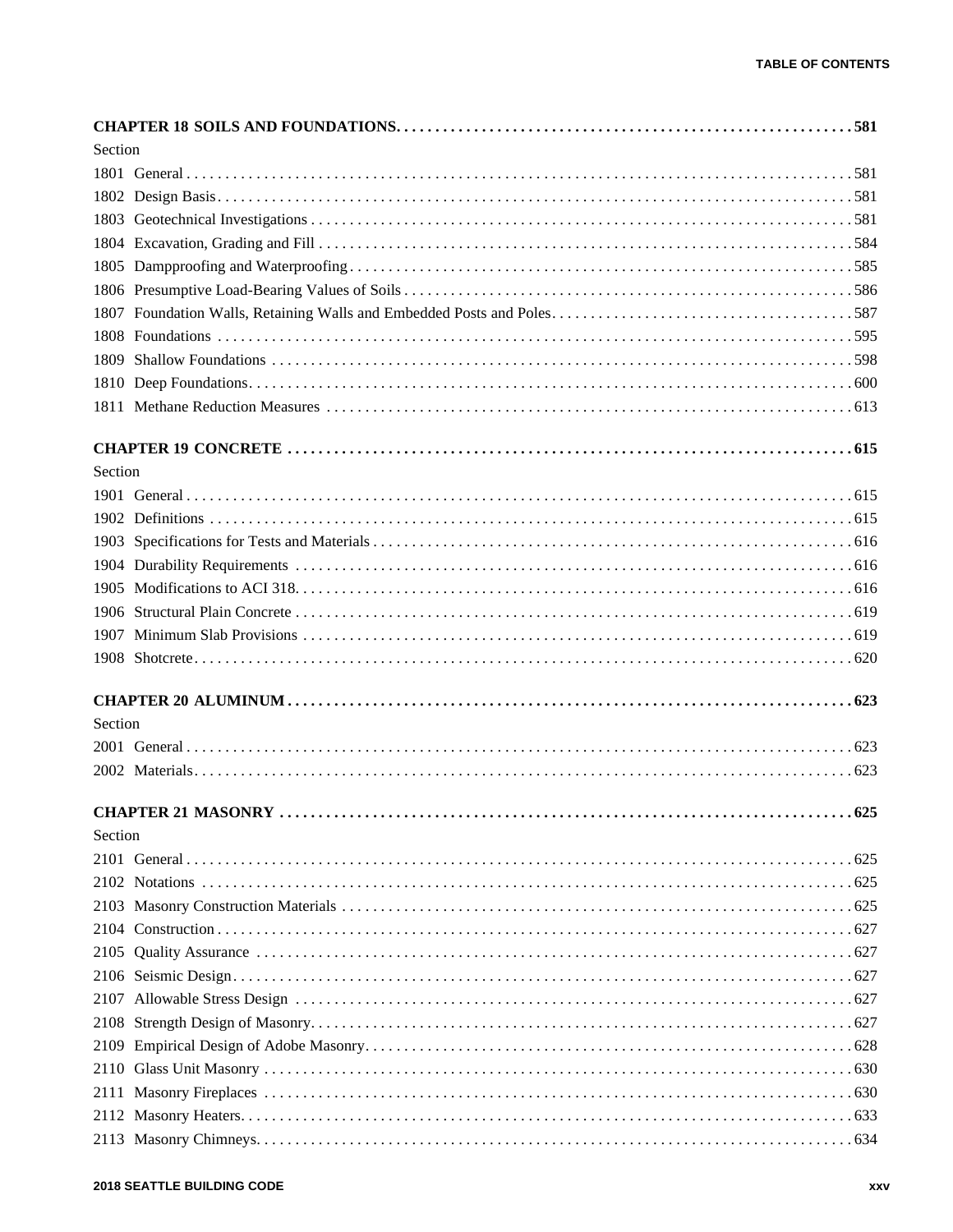| Section |  |
|---------|--|
|         |  |
|         |  |
|         |  |
|         |  |
|         |  |
|         |  |
|         |  |
|         |  |
| 2209    |  |
|         |  |
|         |  |
|         |  |
| Section |  |
|         |  |
|         |  |
|         |  |
|         |  |
|         |  |
|         |  |
|         |  |
|         |  |
|         |  |
|         |  |
| Section |  |
|         |  |
|         |  |
|         |  |
|         |  |
|         |  |
|         |  |
|         |  |
|         |  |
|         |  |
|         |  |
| Section |  |
|         |  |
|         |  |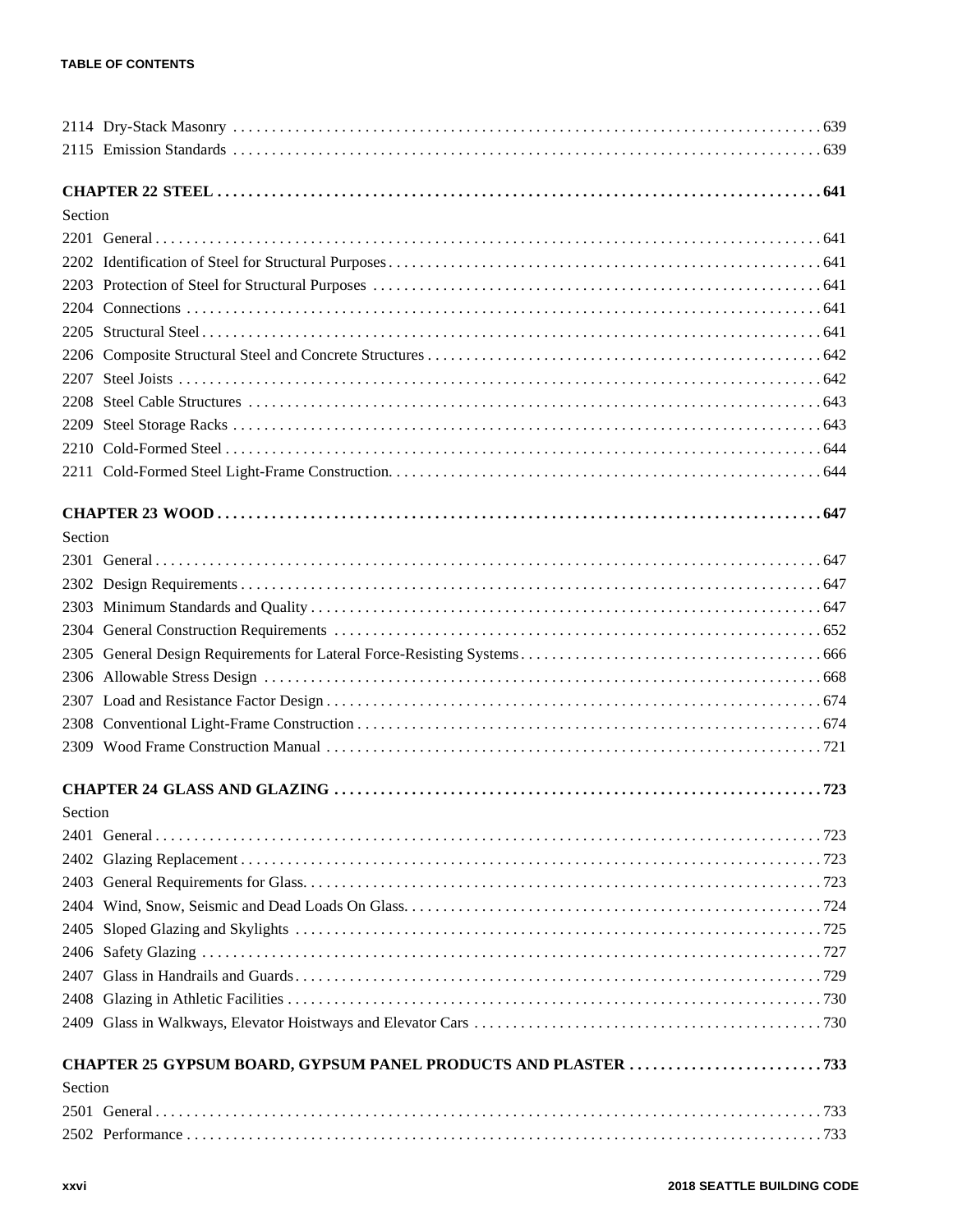| 2509    |                                      |
|---------|--------------------------------------|
|         |                                      |
|         |                                      |
|         |                                      |
|         |                                      |
|         |                                      |
|         |                                      |
| Section |                                      |
|         |                                      |
|         |                                      |
|         |                                      |
|         |                                      |
|         |                                      |
|         |                                      |
|         |                                      |
|         |                                      |
|         |                                      |
|         |                                      |
|         |                                      |
|         |                                      |
|         |                                      |
|         |                                      |
|         | <b>CHAPTER 27 ELECTRICAL.</b><br>757 |
| Section |                                      |
|         |                                      |
|         |                                      |
|         |                                      |
| Section |                                      |
|         |                                      |
|         |                                      |
| Section |                                      |
|         |                                      |
|         |                                      |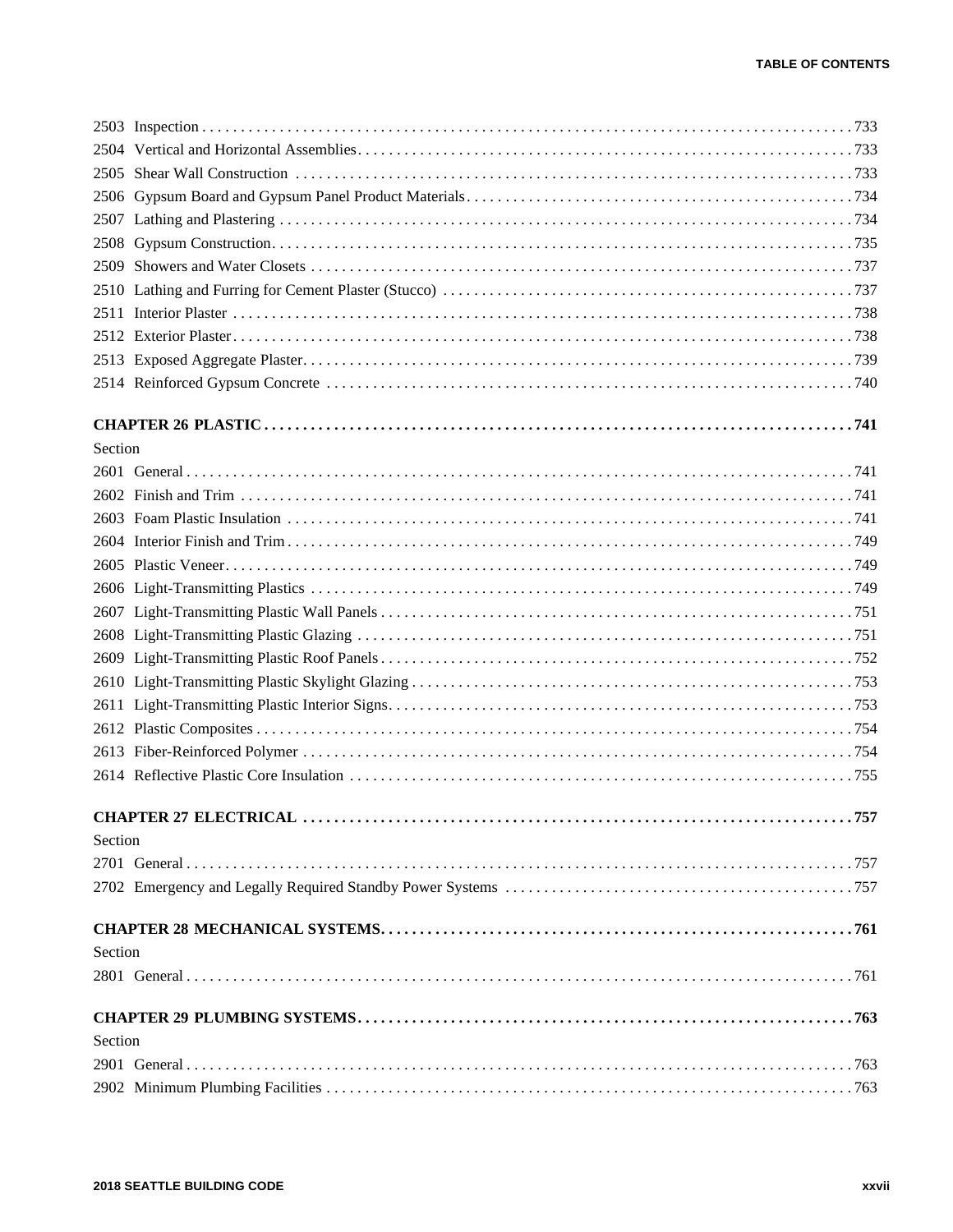| Section |                                                                                                      |
|---------|------------------------------------------------------------------------------------------------------|
|         |                                                                                                      |
|         |                                                                                                      |
|         |                                                                                                      |
|         |                                                                                                      |
|         | 3005 Authority to Disconnect Utilities, Take Conveyances out of Service and Investigate Accidents773 |
|         |                                                                                                      |
|         |                                                                                                      |
|         |                                                                                                      |
|         |                                                                                                      |
|         |                                                                                                      |
|         |                                                                                                      |
|         |                                                                                                      |
|         |                                                                                                      |
|         |                                                                                                      |
|         |                                                                                                      |
|         |                                                                                                      |
|         |                                                                                                      |
|         |                                                                                                      |
|         |                                                                                                      |
|         |                                                                                                      |
|         |                                                                                                      |
|         |                                                                                                      |
|         |                                                                                                      |
|         |                                                                                                      |
|         |                                                                                                      |
|         |                                                                                                      |
|         |                                                                                                      |
|         |                                                                                                      |
|         |                                                                                                      |
|         |                                                                                                      |
|         |                                                                                                      |
| Section |                                                                                                      |
|         |                                                                                                      |
|         |                                                                                                      |
|         |                                                                                                      |
|         |                                                                                                      |
|         |                                                                                                      |
|         |                                                                                                      |
|         |                                                                                                      |
|         |                                                                                                      |
|         |                                                                                                      |
|         |                                                                                                      |